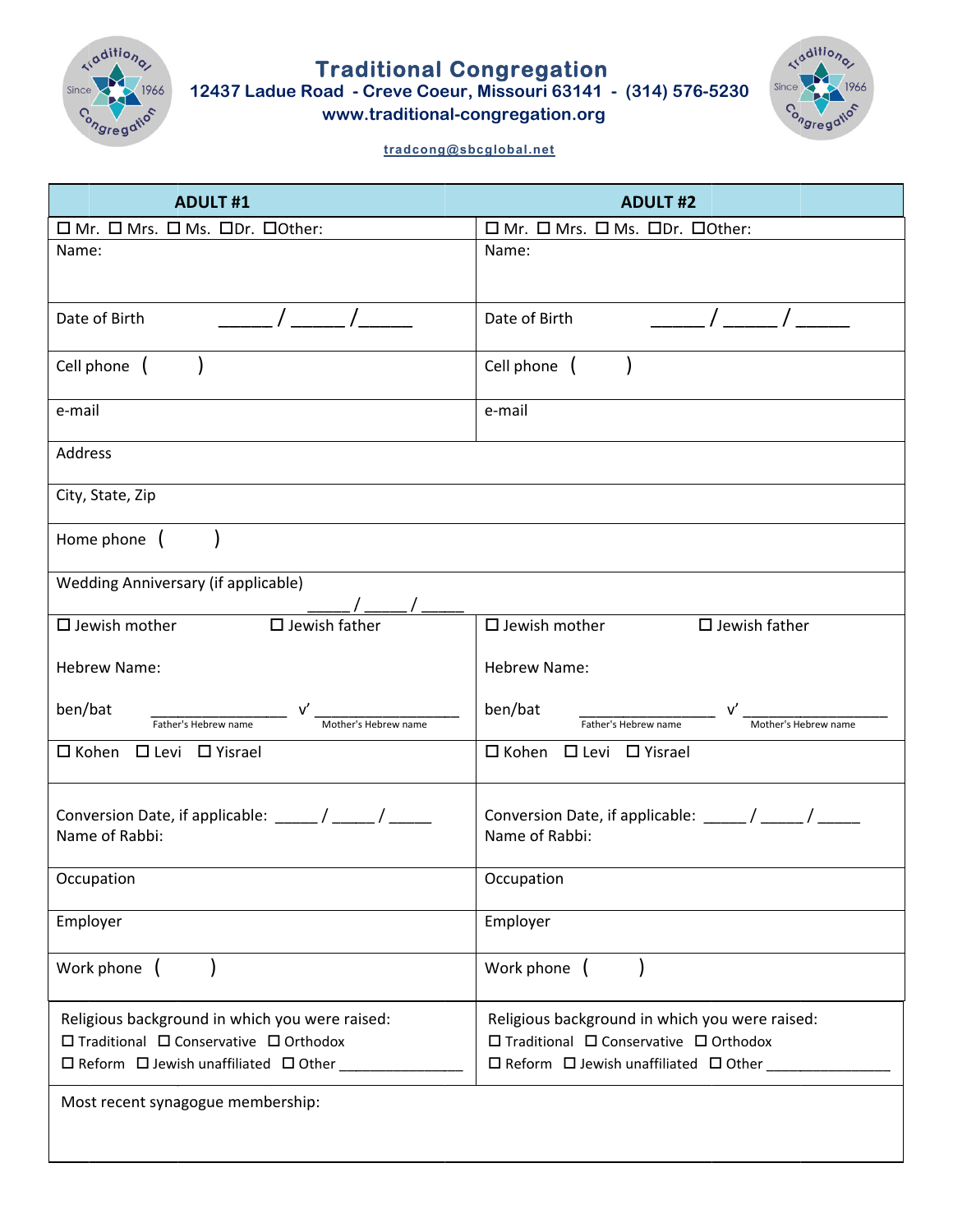| <b>CHILDREN</b>    |                    |
|--------------------|--------------------|
| Child 1            | Child 2            |
| Name               | Name               |
| <b>Hebrew Name</b> | <b>Hebrew Name</b> |
| Date of Birth      | Date of Birth      |
| Email              | Email              |
| Child 3            | Child 4            |
| Name               | Name               |
| <b>Hebrew Name</b> | <b>Hebrew Name</b> |
| Date of Birth      | Date of Birth      |
| Email              | Email              |

|                                                      | <b>YAHRZEITS</b>              |
|------------------------------------------------------|-------------------------------|
| <b>Name of Loved One</b>                             | <b>Name of Loved One</b>      |
|                                                      |                               |
| Relative of                                          | Relative of                   |
| Relationship                                         | Relationship                  |
| Date of Death / /<br>$\mathcal{L}$ and $\mathcal{L}$ | Date of Death (1997)          |
| Before sunset After sunset                           | Before sunset After sunset    |
| <b>Name of Loved One</b>                             | <b>Name of Loved One</b>      |
| Relative of                                          | Relative of                   |
| Relationship                                         | Relationship                  |
| Date of Death /                                      | Date of Death /               |
| Before sunset<br>After sunset                        | Before sunset<br>After sunset |

|          | Emergency contact other than spouse: |       |  |
|----------|--------------------------------------|-------|--|
| Adult 1: | Name                                 | Phone |  |
| Adult 2: | Name                                 | Phone |  |

**May we publish** your/your family's address, home #, cell #, email in our synagogue directory?  $\Box$  Yes  $\Box$  No

**May we use photos** of you/your family on our social media pages?  $\Box$  Yes  $\Box$  No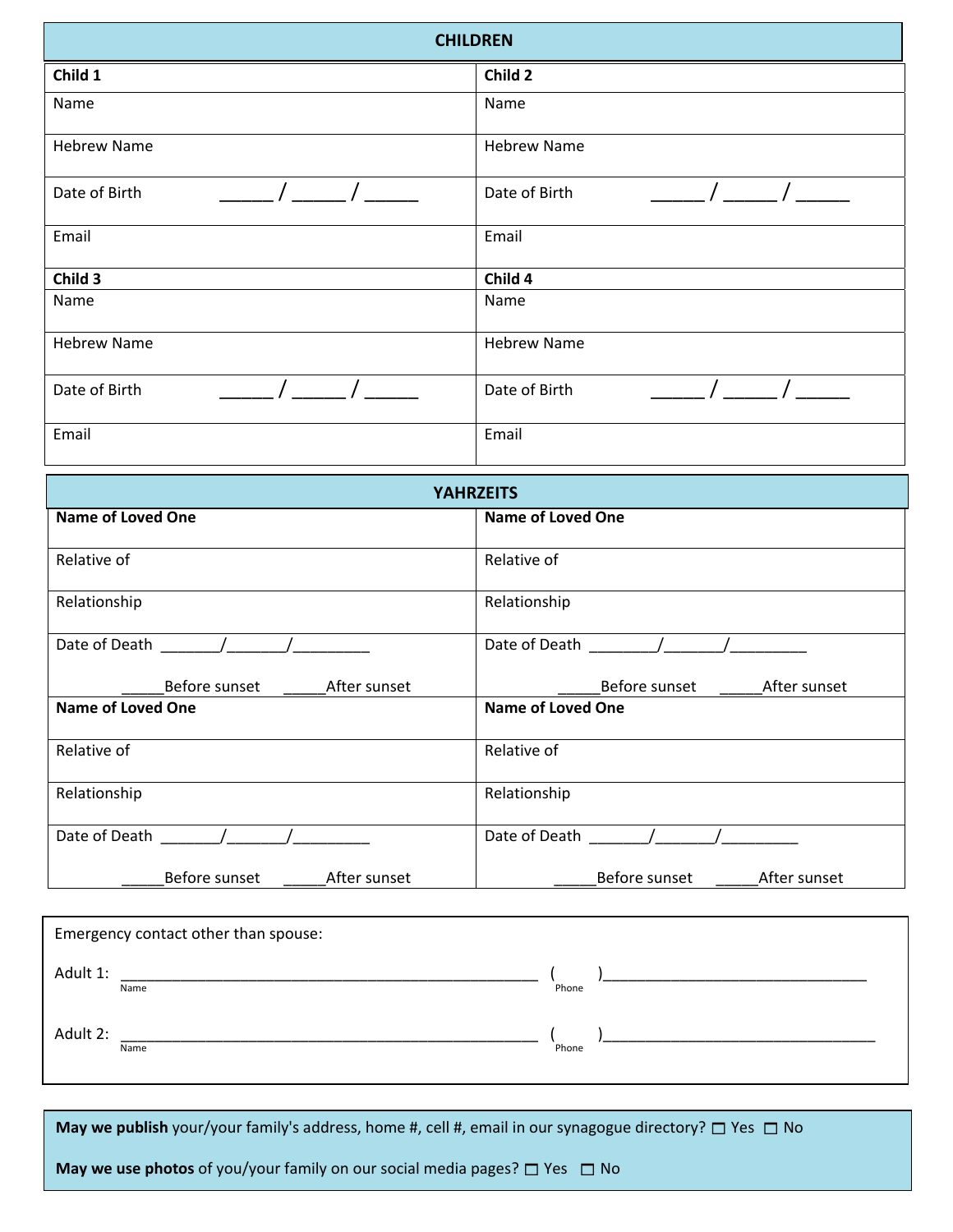All members are encouraged to participate at Traditional Congregation according to interest, ability or expertise. Please indicate which activities you would be interested in. Identify family member by A1, A2 (adult) C1,C2, etc. (children).

| Accounting                    | <b>Haftara Chanting</b>  |
|-------------------------------|--------------------------|
| Artistic                      | Legal                    |
| <b>Baking</b>                 | Literary                 |
| <b>Bikur Cholim</b>           | Membership               |
| <b>Building &amp; Grounds</b> | Office Volunteer         |
| Carpentry                     | Photography              |
| Chavura                       | <b>Public Relations</b>  |
| Computer                      | Ritual                   |
| Cooking                       | Security                 |
| Chesed                        | <b>Social Activities</b> |
| Editing/Proofreading          | <b>Torah Reading</b>     |
| Education □ Youth □ Adult     | Usher/Greeter            |
| <b>Event Planning</b>         | Youth Activities         |
| Fundraising                   | Other                    |

\_\_\_ Grant Writing

| 80478                                                                                                                                                                                                           |                               |  |
|-----------------------------------------------------------------------------------------------------------------------------------------------------------------------------------------------------------------|-------------------------------|--|
| Traditional Congregation has a daily morning and evening minyan. Members have the opportunity to attend<br>and their presence is crucial to enabling a fellow community member to recite the Mourner's Kaddish. |                               |  |
| May we contact you to help make a minyan?                                                                                                                                                                       | $\Box$ Morning $\Box$ Evening |  |
| Please contact me through $\Box$ WhatsApp                                                                                                                                                                       | $\Box$ phone (                |  |
|                                                                                                                                                                                                                 |                               |  |
|                                                                                                                                                                                                                 |                               |  |